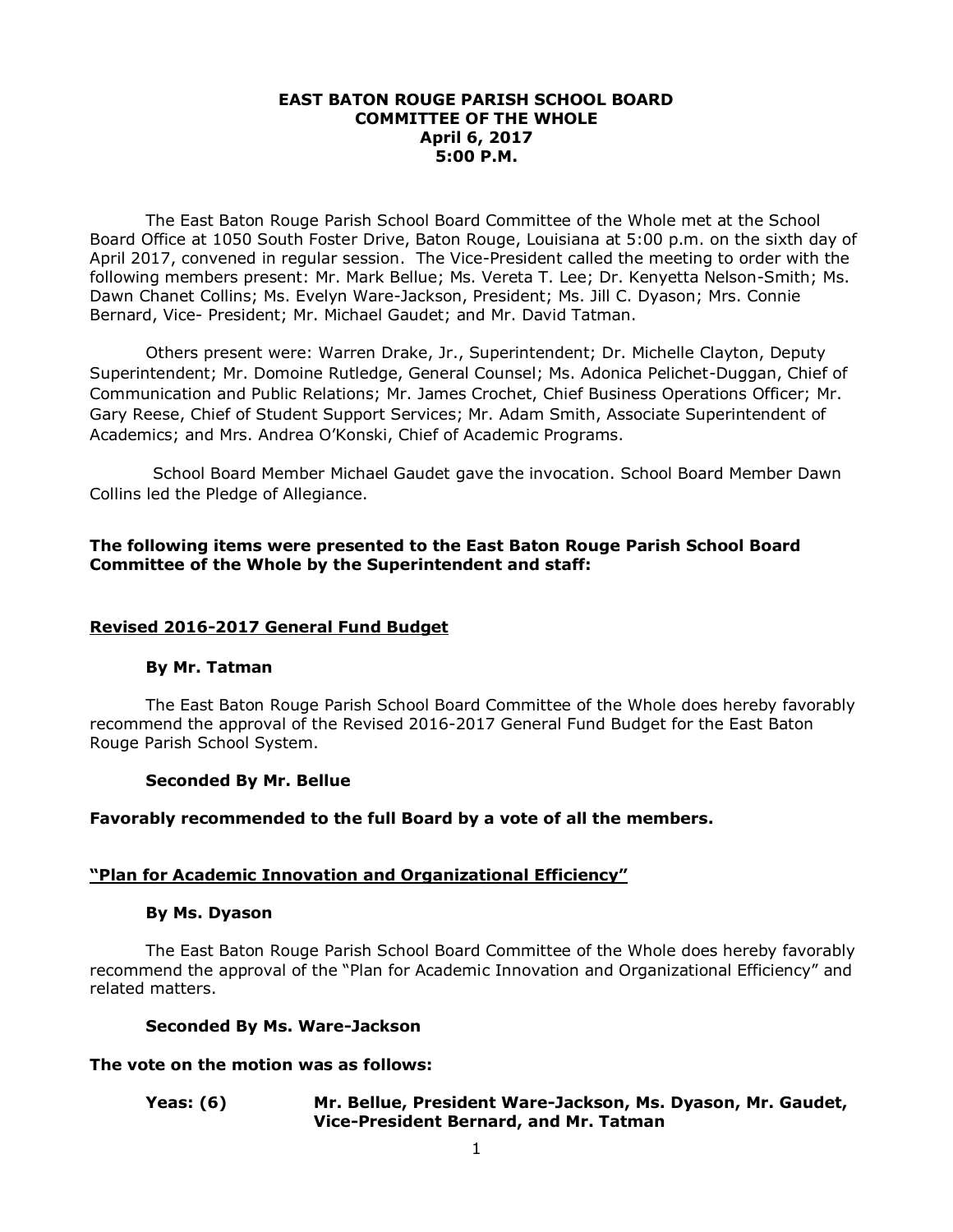**Nays: (2) Dr. Nelson-Smith and Ms. Collins**

**Abstained: (1) Ms. Lee** 

**Absent: (0)**

## **The motion was favorably recommended to the full Board.**

# **Grants**

# **By Mr. Tatman**

The East Baton Rouge Parish School Board Committee of the Whole does hereby favorably recommend approval of the following grants:

- a. The Big Brown Reaching Back Fund of the Baton Rouge Area Foundation grant in the amount of \$500.00 to be used by ICARE to purchase bullying prevention materials and used throughout the school district.
- b. Louisiana Department of Agriculture and Forestry, Louisiana School Garden Cost Reimbursement grant in the amount of \$600.00 to be used to support the edible garden space at Wildwood Elementary School.

# **Seconded By Ms. Dyason**

**Favorably recommended to the full Board by a vote of the members present. (Dr. Nelson-Smith was absent.)**

### **Professional Services Contract**

### **By Ms. Dyason**

The East Baton Rouge Parish School Board Committee of the Whole does hereby favorably recommend the approval to ratify a professional services contract between the East Baton Rouge Parish School Board and Mary W. Blunschi in the amount of \$18,400.00 for the third-party evaluation of charter school applications.

### **Seconded By Mr. Gaudet**

# **Favorably recommended to the full Board by a vote of the members present. (Dr. Nelson-Smith was absent.)**

# **Memorandum of Understanding (MOU)**

### **By Ms. Ware-Jackson**

The East Baton Rouge Parish School Board Committee of the Whole does hereby favorably recommend the approval of a Memorandum of Understanding (MOU) between the East Baton Rouge Parish School Board and the following Pre-K centers: God's Lil Angels, Kingdom Early Learning Center, Charity Christian Center, Rhema Christian Learning, South Baton Rouge Charter, and LSU Lab Preschool to establish a partnership as it relates to the EBR Early Childhood Network.